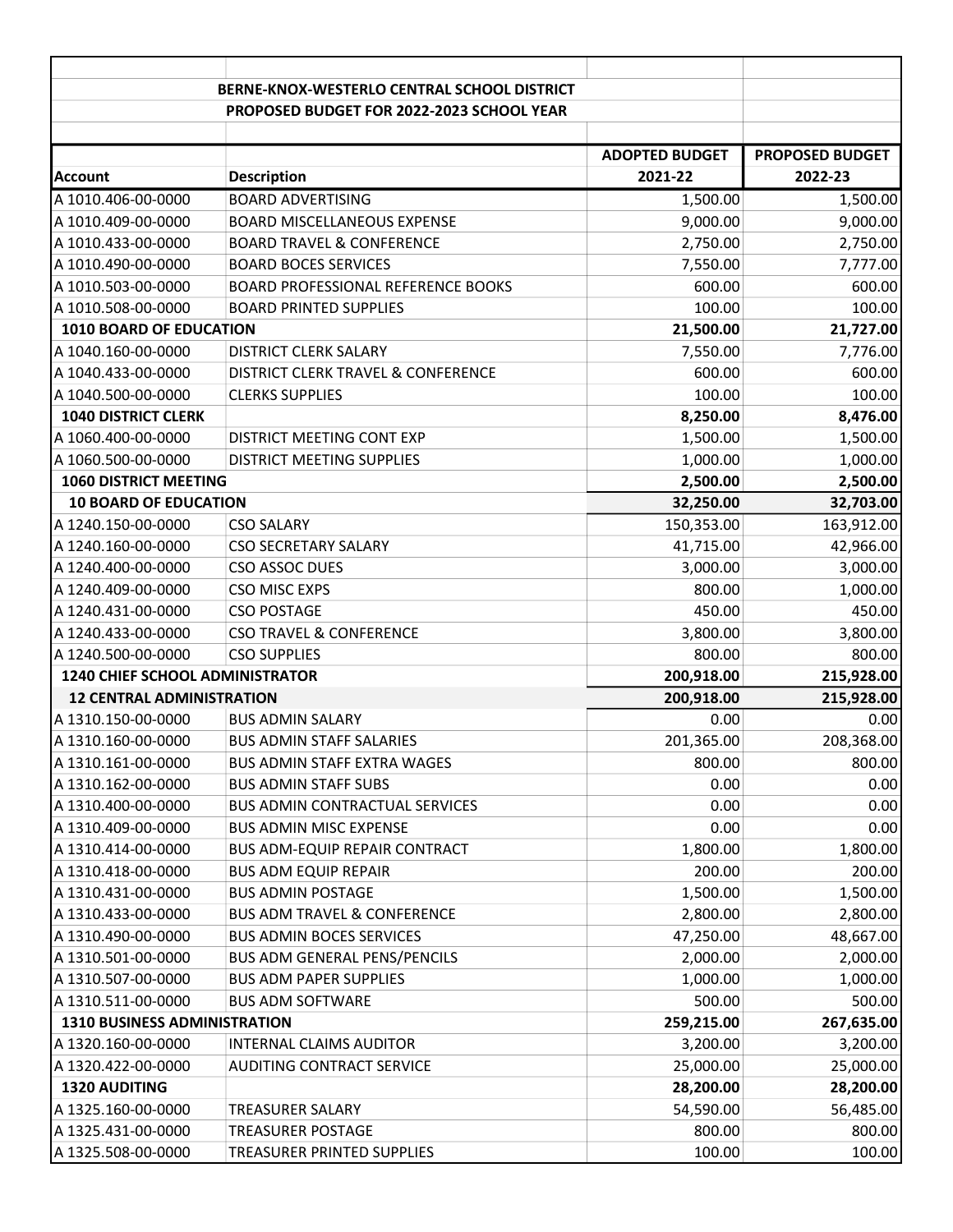|                                             | BERNE-KNOX-WESTERLO CENTRAL SCHOOL DISTRICT |                       |                        |
|---------------------------------------------|---------------------------------------------|-----------------------|------------------------|
|                                             | PROPOSED BUDGET FOR 2022-2023 SCHOOL YEAR   |                       |                        |
|                                             |                                             |                       |                        |
|                                             |                                             | <b>ADOPTED BUDGET</b> | <b>PROPOSED BUDGET</b> |
| <b>Account</b>                              | <b>Description</b>                          | 2021-22               | 2022-23                |
| <b>1325 TREASURER</b>                       |                                             | 55,490.00             | 57,385.00              |
| A 1330.160-00-0000                          | TAX COLLECTOR SALARY                        | 3,966.00              | 2,500.00               |
| A 1330.431-00-0000                          | TAX COLLECTOR POSTAGE                       | 1,800.00              | 1,800.00               |
| A 1330.490-00-0000                          | <b>TAX COLLECTOR BOCES</b>                  | 15,125.00             | 12,831.00              |
| A 1330.508-00-0000                          | TAX COLLEC PRINT SUPPLIES                   | 200.00                | 300.00                 |
| <b>1330 TAX COLLECTOR</b>                   |                                             | 21,091.00             | 17,431.00              |
| A 1380.400-00-0000                          | <b>FISCAL AGENT FEES</b>                    | 6,500.00              | 6,500.00               |
| <b>1380 FISCAL AGENT FEES</b>               |                                             | 6,500.00              | 6,500.00               |
| <b>13 FINANCE</b>                           |                                             | 370,496.00            | 377,151.00             |
| A 1420.441-00-0000                          | <b>LEGAL CONTRACT SERVICE</b>               | 50,000.00             | 50,000.00              |
| 1420 LEGAL                                  |                                             | 50,000.00             | 50,000.00              |
| A 1430.490-00-0000                          | PERSONNEL BOCES SERVICES                    | 28,000.00             | 28,840.00              |
| 1430 PERSONNEL                              |                                             | 28,000.00             | 28,840.00              |
| A 1480.409-00-0000                          | PUBLIC INFORMATION MISC EXP                 | 0.00                  | 0.00                   |
| A 1480.431-00-0000                          | PUBLIC INFORMATION POSTAGE                  | 2,000.00              | 2,000.00               |
| A 1480.490-00-0000                          | PUBLIC INFO BOCES                           | 85,000.00             | 87,550.00              |
| <b>1480 PUBLIC INFORMATION AND SERVICES</b> |                                             | 87,000.00             | 89,550.00              |
| <b>14 STAFF</b>                             |                                             | 165,000.00            | 168,390.00             |
| A 1620.160-01-0000                          | <b>OPERATIONS SALARIES ELEM</b>             | 168,920.00            | 173,988.00             |
| A 1620.160-02-0000                          | <b>OPERATIONS SALARIES HS</b>               | 140,080.00            | 144,282.00             |
| A 1620.161-01-0000                          | OPERATIONS EXTRA WAGES ELEM                 | 25,000.00             | 25,000.00              |
| A 1620.161-02-0000                          | <b>OPERATIONS EXTRA WAGES HS</b>            | 7,000.00              | 7,000.00               |
| A 1620.161-05-0000                          | <b>OPERATIONS EXTRA WAGES</b>               | 1,500.00              | 1,500.00               |
| A 1620.162-02-0000                          | <b>OPERATIONS SUB HS</b>                    | 0.00                  | 0.00                   |
| A 1620.162-05-0000                          | <b>OPERATIONS SUB WAGES</b>                 | 18,000.00             | 18,000.00              |
| A 1620.200-05-0000                          | <b>OPERATION EQUIPMENT</b>                  | 30,000.00             | 30,000.00              |
| A 1620.401-05-0000                          | <b>OPERATIONS TELEPHONE</b>                 | 20,000.00             | 20,000.00              |
| A 1620.402-05-0001                          | <b>OPERATIONS ELECTRIC-ELEM</b>             | 30,000.00             | 30,000.00              |
| A 1620.402-05-0002                          | <b>OPERATIONS ELECTRIC-HS</b>               | 65,000.00             | 65,000.00              |
| A 1620.403-05-0000                          | <b>OPERATIONS WATER</b>                     | 15,000.00             | 15,000.00              |
| A 1620.404-05-0001                          | <b>OPERATIONS GAS-ELEM</b>                  | 2,500.00              | 2,500.00               |
| A 1620.404-05-0002                          | <b>OPERATIONS GAS-HS</b>                    | 55,000.00             | 71,500.00              |
| A 1620.405-05-0000                          | OPERATIONS FUEL OIL-ELEM                    | 70,000.00             | 150,000.00             |
| A 1620.409-05-0000                          | <b>OPERATIONS MISC EXPENSE</b>              | 3,000.00              | 3,000.00               |
| A 1620.410-05-0000                          | <b>OPERATIONS UNIFORMS</b>                  | 5,000.00              | 5,000.00               |
| A 1620.412-05-0000                          | <b>OPERATIONS UPKEEP BLD &amp; GRNDS</b>    | 0.00                  | 0.00                   |
| A 1620.413-05-0000                          | OPER SERVICE CONTRACT-GARBAGE               | 15,500.00             | 15,500.00              |
| A 1620.425-05-0000                          | <b>OPERATIONS GROUNDS</b>                   | 8,000.00              | 8,000.00               |
| A 1620.426-05-0000                          | <b>OPERATIONS PARKING LOTS</b>              | 16,000.00             | 16,000.00              |
| A 1620.427-05-0000                          | <b>OPEATIONS HEATING</b>                    | 18,000.00             | 18,000.00              |
| A 1620.428-05-0000                          | <b>OPERATIONS SAFETY</b>                    | 30,000.00             | 30,000.00              |
| A 1620.429-05-0000                          | <b>OPERATIONS PLUMBING</b>                  | 5,000.00              | 5,000.00               |
| A 1620.430-05-0000                          | OPERATIONS ELECTRICAL                       | 6,500.00              | 10,000.00              |
| A 1620.433-05-0000                          | <b>OPERATIONS TRAVEL &amp; CONFERENCE</b>   | 500.00                | 500.00                 |
| A 1620.440-05-0000                          | OPERATIONS GEN CONTRACTOR                   | 30,000.00             | 30,000.00              |
| A 1620.490-05-0000                          | <b>BOCES X-CONTRACT UTILITIES</b>           | 24,000.00             | 24,720.00              |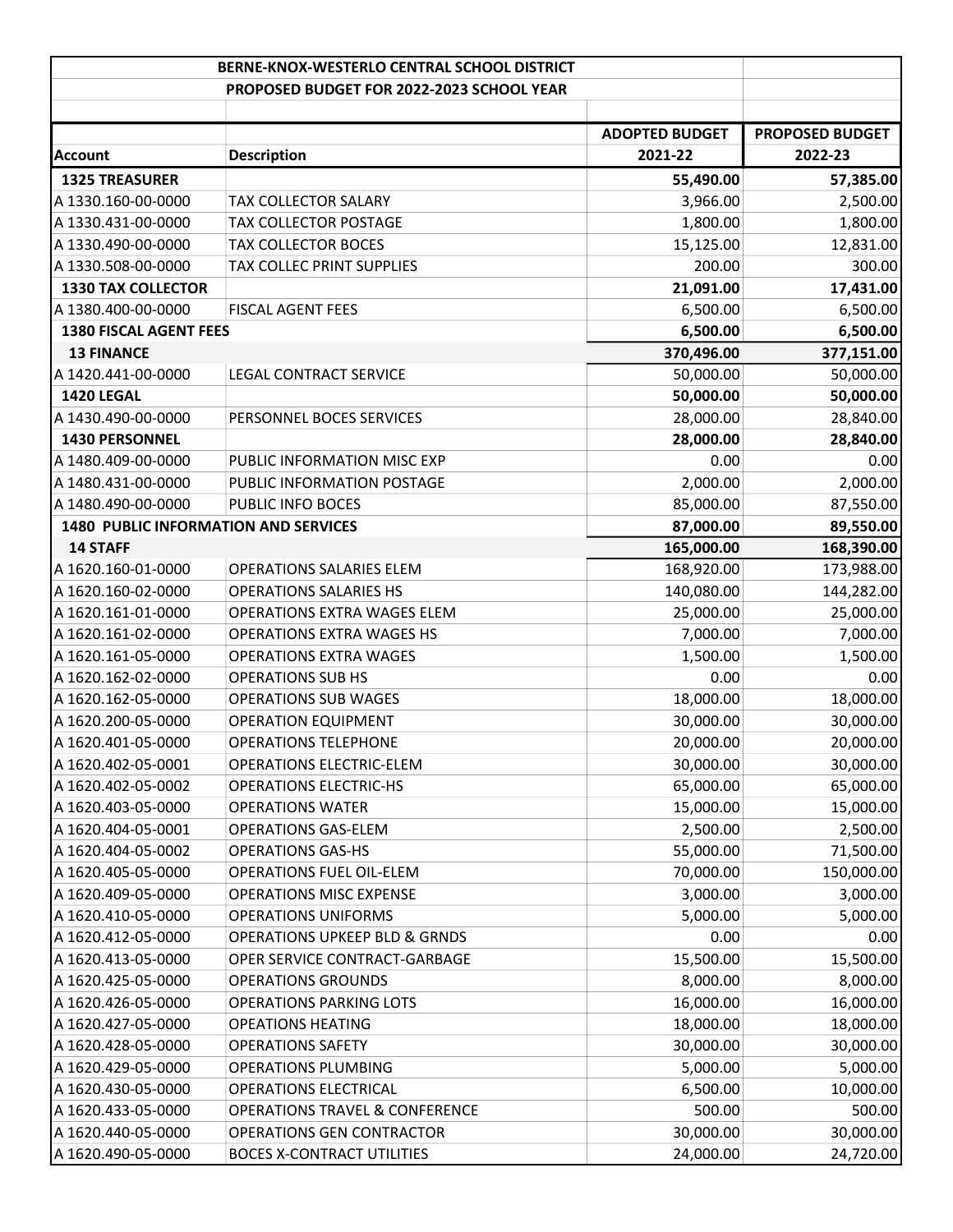|                                     | BERNE-KNOX-WESTERLO CENTRAL SCHOOL DISTRICT |                       |                        |
|-------------------------------------|---------------------------------------------|-----------------------|------------------------|
|                                     | PROPOSED BUDGET FOR 2022-2023 SCHOOL YEAR   |                       |                        |
|                                     |                                             |                       |                        |
|                                     |                                             | <b>ADOPTED BUDGET</b> | <b>PROPOSED BUDGET</b> |
| Account                             | <b>Description</b>                          | 2021-22               | 2022-23                |
| A 1620.544-05-0000                  | OPER ELECTRICAL SUPPLIES                    | 2,000.00              | 2,000.00               |
| A 1620.545-05-0000                  | OPER HEATING SUPPLIES                       | 4,500.00              | 4,500.00               |
| A 1620.549-05-0000                  | OPERATIONS SMALL TOOLS                      | 500.00                | 500.00                 |
| A 1620.560-05-0000                  | <b>OPER SAFETY SUPPLIES</b>                 | 1,000.00              | 1,000.00               |
| A 1620.561-05-0000                  | OPER PLUMBING SUPPLIES                      | 5,000.00              | 5,000.00               |
| A 1620.562-05-0000                  | OPER CUSTODIAL SUPPLIES                     | 55,000.00             | 55,000.00              |
| A 1620.563-05-0000                  | <b>OPER GROUNDS</b>                         | 5,500.00              | 5,500.00               |
| A 1620.565-05-0000                  | OPER BUILDING SUPPLIES                      | 30,000.00             | 30,000.00              |
| <b>1620 OPERATION OF PLANT</b>      |                                             | 913,000.00            | 1,022,990.00           |
| A 1621.160-05-0000                  | <b>MAINTENANCE SALARIES</b>                 | 205,228.00            | 211,385.00             |
| A 1621.161-05-0000                  | MAINTENANCE EXTRA WAGES                     | 25,000.00             | 25,000.00              |
| A 1621.162-05-0000                  | <b>MAINTENANCE SUB WAGES</b>                | 0.00                  | 0.00                   |
| A 1621.163-05-0000                  | MAINTENANCE SUMMER HELP                     | 8,000.00              | 8,000.00               |
| A 1621.400-05-0000                  | MAINT CONTRACT EXPENSE                      | 20,000.00             | 20,000.00              |
| A 1621.412-05-0000                  | MAINT SERVICE CONTRACT-HONEYWELL            | 32,000.00             | 32,000.00              |
| A 1621.449-05-0000                  | <b>OPERATIONS - MAINTENANCE PROJECTS</b>    | 38,000.00             | 38,000.00              |
| A 1621.449-05-1001                  | OPERATIONS - MAINT - BOILER PROJECT         | 0.00                  | 0.00                   |
| A 1621.500-05-0000                  | MAINTENANCE MATERIAL SUPPLIES               | 2,300.00              | 2,300.00               |
| <b>1621 MAINTENANCE OF PLANT</b>    |                                             | 330,528.00            | 336,685.00             |
| A 1670.451-00-0000                  | <b>CENTRAL PRINTING SUPPLIES</b>            | 3,000.00              | 3,000.00               |
| A 1670.490-00-0000                  | <b>BOCES PRINTING/MAILING SERVICES</b>      | 5,500.00              | 5,665.00               |
| 1670 CENTRAL PRINTING AND MAILING   |                                             | 8,500.00              | 8,665.00               |
| 1622.4                              | SCHOOL RESOURCE OFFICER                     | 65,000.00             | 65,000.00              |
| <b>1622 SECURITY OF PLANT</b>       |                                             | 65,000.00             | 65,000.00              |
| <b>16 CENTRAL SERVICES</b>          |                                             | 1,317,028.00          | 1,433,340.00           |
| A 1910.421-00-0000                  | <b>GENERAL LIAB INSURANCE</b>               | 58,350.00             | 80,000.00              |
| 1910 UNALLOCATED INSURANCE          |                                             | 58,350.00             | 80,000.00              |
| A 1920.400-00-0000                  | <b>SCHOOL ASSOC DUES</b>                    | 11,000.00             | 11,000.00              |
| <b>1920 SCHOOL ASSOCIATION DUES</b> |                                             | 11,000.00             | 11,000.00              |
| A 1981.490-00-0000                  | <b>ADMIN CHRG - BOCES</b>                   | 65,000.00             | 66,593.00              |
| <b>1981 ADMIN CHARGES-BOCES</b>     |                                             | 65,000.00             | 66,593.00              |
| A 1983.490-00-0000                  | <b>CAPITAL CHARGE - BOCES</b>               | 31,000.00             | 31,760.00              |
| <b>1983 BOCES CAPITAL EXPENSES</b>  |                                             | 31,000.00             | 31,760.00              |
| A 1989.400-00-0000                  | UNCLASS CONTRACTUAL EXPENSE                 | 18,000.00             | 18,000.00              |
| 1989 UNCLASSIFIED                   |                                             | 18,000.00             | 18,000.00              |
| <b>19 GENERAL SUPPORT</b>           |                                             | 183,350.00            | 207,353.00             |
| <b>1 GENERAL SUPPORT</b>            |                                             | 2,269,042.00          | 2,434,865.00           |
| A 2020.150-01-0000                  | PRINCIPAL SALARY-ELEM                       | 109,200.00            | 116,272.00             |
| A 2020.150-02-0000                  | PRINCIPAL SALARY-HS                         | 190,864.00            | 116,272.00             |
| A 2020.150-03-0000                  | PRINCIPAL SALARY-SPEC ED                    | 0.00                  | 0.00                   |
| A 2020.150-04-0000                  | IT ADMINISTRATOR                            | 0.00                  | 0.00                   |
| A 2020.160-01-0000                  | SUPERVISION CLERICAL SALARIES-ELEM          | 70,040.00             | 72,322.00              |
| A 2020.160-02-0000                  | SUPERVISION CLERICAL SALARIES-HS            | 70,040.00             | 82,935.00              |
| A 2020.160-03-0000                  | SUPERVISION CLERICAL PPS                    | 0.00                  | 0.00                   |
| A 2020.161-01-0000                  | CLERICAL EXTRA-ELEM                         | 2,250.00              | 2,250.00               |
| A 2020.161-02-0000                  | <b>CLERICAL EXTRA-HS</b>                    | 2,250.00              | 2,250.00               |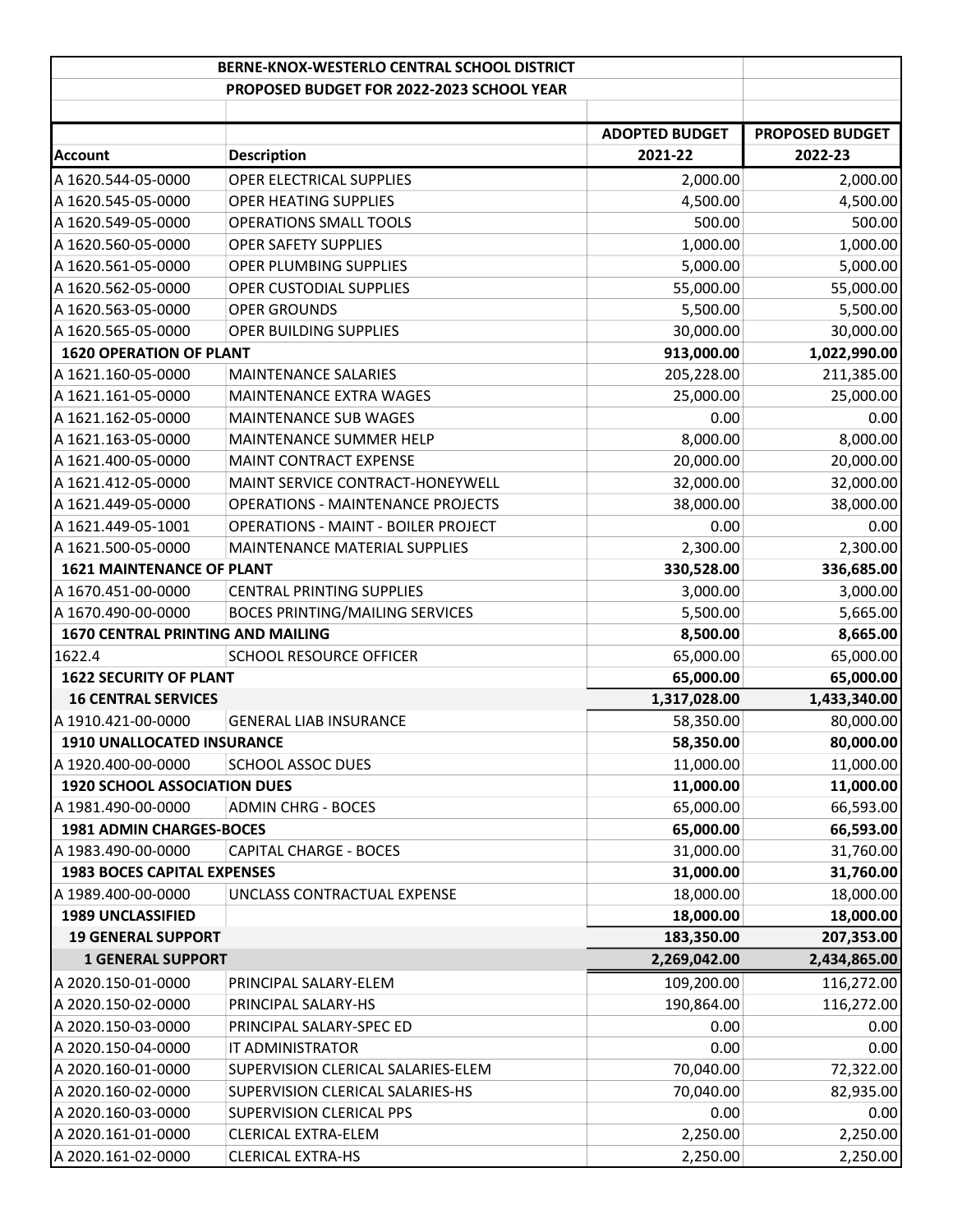|                                              | <b>BERNE-KNOX-WESTERLO CENTRAL SCHOOL DISTRICT</b> |                       |                        |
|----------------------------------------------|----------------------------------------------------|-----------------------|------------------------|
|                                              | PROPOSED BUDGET FOR 2022-2023 SCHOOL YEAR          |                       |                        |
|                                              |                                                    |                       |                        |
|                                              |                                                    | <b>ADOPTED BUDGET</b> | <b>PROPOSED BUDGET</b> |
| <b>Account</b>                               | <b>Description</b>                                 | 2021-22               | 2022-23                |
| A 2020.162-01-0000                           | <b>CLERICAL SUB-ELEM</b>                           | 250.00                | 250.00                 |
| A 2020.162-02-0000                           | <b>CLERICAL SUB-HS</b>                             | 250.00                | 250.00                 |
| A 2020.409-00-0000                           | PRINCIPALS MISCELLANEOUS EXPENSE                   | 0.00                  | 0.00                   |
| A 2020.409-02-0000                           | PRINCIPAL MISC EXPENSE-HS                          | 1,000.00              | 1,000.00               |
| A 2020.409-01-0000                           | PRINCIPAL MISC EXPENSE-ELEM                        | 1,000.00              | 1,000.00               |
| A 2020.409-04-0000                           | PRINCIPAL MISC EXPENSE-IT                          | 0.00                  | 0.00                   |
| A 2020.431-01-0000                           | PRINCIPAL POSTAGE-ELEM                             | 2,500.00              | 2,500.00               |
| A 2020.431-02-0000                           | PRINCIPALS POSTAGE-HS                              | 2,500.00              | 2,500.00               |
| A 2020.433-01-0000                           | TRAVEL & CONFERENCE - ELEM                         | 1,750.00              | 1,750.00               |
| A 2020.433-02-0000                           | <b>TRAVEL &amp; CONFERENCE - HS</b>                | 1,750.00              | 1,750.00               |
| A 2020.508-01-0000                           | PRINCIPAL PRINT SUPPLIES-ELEM                      | 1,500.00              | 1,500.00               |
| A 2020.508-02-0000                           | PRINCIPAL PRINT SUPPLIES-HS                        | 4,500.00              | 4,500.00               |
| <b>2020 SUPERVISION - REGULAR SCHOOL</b>     |                                                    | 461,644.00            | 409,301.00             |
| A 2070.151-01-0001                           | <b>SUMMER CURRIC WORK-ELEM</b>                     | 3,000.00              | 3,000.00               |
| A 2070.151-01-0002                           | <b>INSERVICE-ELEM</b>                              | 10,000.00             | 10,000.00              |
| A 2070.151-01-STMM                           | SUMMER CAMP TEACH-STEAM                            | 0.00                  | 0.00                   |
| A 2070.151-02-0001                           | <b>SUMMER CURRIC WORK-HS</b>                       | 3,000.00              | 3,000.00               |
| A 2070.151-02-0002                           | <b>INSERVICE-HS</b>                                | 10,000.00             | 10,000.00              |
| A 2070.151-02-0003                           | <b>SPED CURRICULUM</b>                             | 0.00                  | 0.00                   |
| A 2070.161-01-STMM                           | SUMMER CAMP AIDE-STEAM                             | 0.00                  | 0.00                   |
| A 2070.409-01-STMM                           | SUMMER CAMP MISC-STEAM                             | 0.00                  | 0.00                   |
| A 2070.500-01-STMM                           | SUMMER CAMP SUPPLIES-STEAM                         | 0.00                  | 0.00                   |
| A 2070.151-02-0003                           | <b>CURRICULUMN DEVEL - SPED</b>                    | 0.00                  | 0.00                   |
| <b>2070 INSERVICE TRAINING - INSTRUCTION</b> |                                                    | 26,000.00             | 26,000.00              |
| <b>20 ADMINISTRATION AND IMPROVEMENT</b>     |                                                    | 487,644.00            | 435,301.00             |
| A 2110.100-01-0000                           | PRE-K SALARIES-ELEM                                | 35,047.00             | 36,449.00              |
| A 2110.120-01-0001                           | K-3 SALARIES-ELEM                                  | 992,313.00            | 1,032,005.00           |
| A 2110.120-01-0002                           | 4-6 SALARIES-ELEM                                  | 678,133.00            | 705,258.00             |
| A 2110.120-01-0003                           | K-3 TEACH ASSIST SALARIES-ELEM                     | 52,012.00             | 101,420.00             |
| A 2110.120-01-0004                           | 4-6 TEACH ASSIST SALARIES- ELEM                    | 55,816.00             | 58,049.00              |
| A 2110.120-01-SRSG                           | TEACHER SUMMER READY-SET-GO                        | 8,000.00              | 8,000.00               |
| A 2110.121-01-0000                           | EXTRA WAGES ELEM                                   | 1,000.00              | 1,000.00               |
| A 2110.130-02-0000                           | 7-12 SALARIES-HS                                   | 2,527,484.00          | 2,462,125.00           |
| A 2110.130-02-0001                           | 7-12 TEACH ASSIST SALARIES-HS                      |                       | 6,000.00               |
| A 2110.131-02-0000                           | <b>EXTRA WAGES HS</b>                              | 5,000.00              | 10,000.00              |
| A 2110.131-02-0001                           | <b>TUTORING WAGES HS</b>                           | 0.00                  | 2,000.00               |
| A 2110.131-02-0002                           | <b>TEACHING K-12 MENTORS</b>                       | 7,500.00              | 7,500.00               |
| A 2110.140-01-0000                           | <b>TEACHER SUBS-ELEM</b>                           | 75,000.00             | 75,000.00              |
| A 2110.140-02-0000                           | <b>TEACHER SUBS-HS</b>                             | 75,000.00             | 75,000.00              |
| A 2110.160-01-0000                           | TEACHER AIDE SALARIES-ELEM                         | 62,732.00             | 40,000.00              |
| A 2110.160-02-0001                           | <b>STUDENT MONITOR-HS</b>                          | 0.00                  | 0.00                   |
| A 2110.160-02-0000                           | <b>TEACHER AIDE SALARIES-HS</b>                    | 31,107.00             | 40,000.00              |
| A 2110.161-01-0000                           | TEACHER AIDE EXTRA-ELEM                            | 1,200.00              | 1,200.00               |
| A 2110.161-02-0000                           | TEACHER AIDE EXTRA-HS                              | 1,500.00              | 1,500.00               |
| A 2110.162-01-0000                           | TEACHER AID SUB-ELEM                               | 6,000.00              | 6,000.00               |
| A 2110.162-02-0000                           | TEACHER AID SUB-HS                                 | 500.00                | 500.00                 |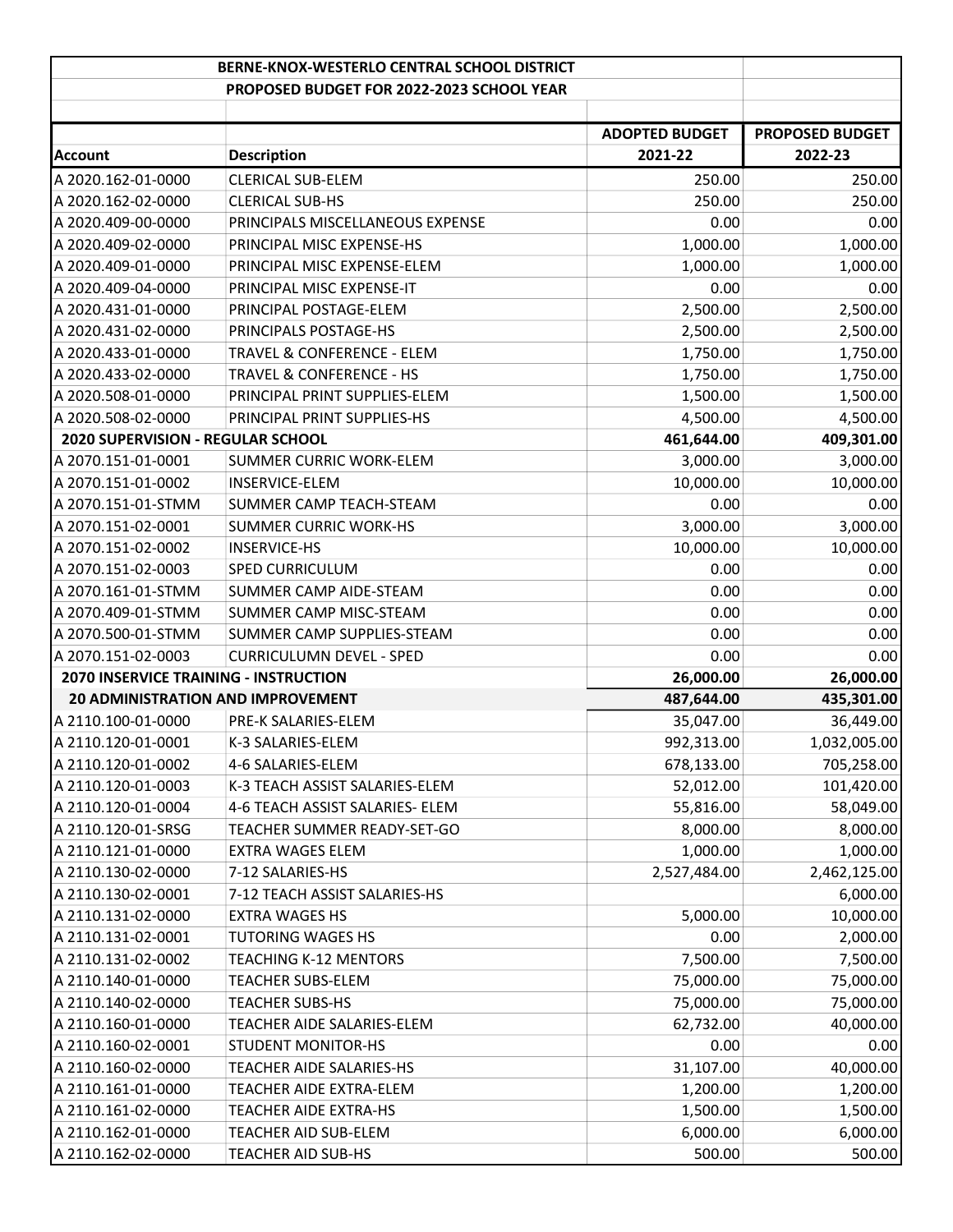| BERNE-KNOX-WESTERLO CENTRAL SCHOOL DISTRICT |                                            |                                  |                                   |
|---------------------------------------------|--------------------------------------------|----------------------------------|-----------------------------------|
|                                             | PROPOSED BUDGET FOR 2022-2023 SCHOOL YEAR  |                                  |                                   |
|                                             |                                            |                                  |                                   |
|                                             |                                            | <b>ADOPTED BUDGET</b><br>2021-22 | <b>PROPOSED BUDGET</b><br>2022-23 |
| <b>Account</b>                              | <b>Description</b>                         |                                  |                                   |
| A 2110.200-00-00HH                          | BLDG PROJECT FURNITURE/EQUIPMENT           | 0.00                             | 0.00                              |
| A 2110.200-01-0000                          | TEACH ELEMENTARY EQUIPMENT                 | 0.00                             | 0.00                              |
| A 2110.200-02-0000                          | <b>TEACH HS EQUIPMENT</b>                  | 0.00                             | 0.00                              |
| A 2110.400-00-0000                          | TEACHING CONTRACTUAL                       | 15,000.00                        | 15,000.00                         |
| A 2110.409-01-0000                          | TEACH MISC EXPENSE-ELEM                    | 5,000.00                         | 5,000.00                          |
| A 2110.409-02-0000                          | TEACH MISC EXPENSE-HS                      | 5,000.00                         | 5,000.00                          |
| A 2110.418-02-0000                          | <b>TEACH HS EQUIP REPAIRS</b>              | 3,900.00                         | 3,900.00                          |
| A 2110.433-01-0000                          | TEACH ELEM TRAVEL & CONF                   | 4,200.00                         | 4,200.00                          |
| A 2110.433-02-0000                          | TEACH HS TRAVEL & CONF                     | 4,000.00                         | 4,000.00                          |
| A 2110.434-02-0000                          | <b>TEACHING TUTORING SERVICES</b>          | 4,000.00                         | 4,000.00                          |
| A 2110.440-02-0000                          | <b>TEACHING APPR SERVICES</b>              | 1,000.00                         | 1,000.00                          |
| A 2110.470-01-0000                          | <b>TEACHING TUITION ELEM</b>               | 0.00                             | 0.00                              |
| A 2110.470-02-0000                          | <b>TEACHING TUITION HS</b>                 | 9,000.00                         | 9,000.00                          |
| A 2110.480-01-0000                          | <b>TEACHING TEXTS-ELEM</b>                 | 22,100.00                        | 20,000.00                         |
| A 2110.480-02-0000                          | <b>TEACHING TEXTS-HS</b>                   | 22,100.00                        | 13,332.00                         |
| A 2110.481-00-0000                          | <b>TEACH PAROCHIAL TEXT</b>                | 5,000.00                         | 5,000.00                          |
| A 2110.490-02-0000                          | <b>TEACHING BOCES SERVICES</b>             | 219,000.00                       | 225,570.00                        |
| A 2110.502-01-0000                          | TEACH ELEM INSTR SUPP                      | 25,000.00                        | 42,000.00                         |
| A 2110.502-02-0000                          | <b>TEACH HS INSTR SUPP</b>                 | 7,000.00                         | 7,000.00                          |
| A 2110.502-02-2000                          | HS/MS PE SUPPLIES                          | 2,500.00                         | 2,500.00                          |
| A 2110.502-02-2100                          | HS/MS SCIENCE SUPPLIES                     | 20,000.00                        | 16,000.00                         |
| A 2110.502-02-2200                          | HS/MS MATH SUPPLIES                        | 3,200.00                         | 3,200.00                          |
| A 2110.502-02-2300                          | HS/MS ENGLISH SUPPLIES                     | 2,500.00                         | 2,500.00                          |
| A 2110.502-02-2400                          | HS/MS SOC STUDIES SUPPLIES                 | 2,500.00                         | 2,500.00                          |
| A 2110.502-02-2500                          | HS/MS HUMANITIES SUPPLIES                  | 18,000.00                        | 44,000.00                         |
| A 2110.502-02-2600                          | <b>TEACH TECH SHOP SUPPLIES</b>            | 7,000.00                         | 10,000.00                         |
| A 2110.507-01-0000                          | TEACHING PAPER SUPPLIES-ELEM               | 8,000.00                         | 8,000.00                          |
| A 2110.507-02-0000                          | <b>TEACHING PAPER SUPPLIES-HS</b>          | 7,500.00                         | 7,500.00                          |
| A 2110.508-01-0000                          | TEACHING PRINT SUPPLIES-ELEM               | 600.00                           | 600.00                            |
| A 2110.508-02-0000                          | <b>TEACHING PRINT SUPPLIES-HS</b>          | 600.00                           | 600.00                            |
| 2110 TEACHING - REGULAR SCHOOL              |                                            | 5,039,044.00                     | 5,130,408.00                      |
| <b>21 TEACHING</b>                          | $***$                                      | 5,039,044.00                     | 5,130,408.00                      |
| A 2250.120-01-0003                          | TEACH ASSIST SALARIES - ELEM               | 20,738.00                        | 21,568.00                         |
| A 2250.120-02-0004                          | <b>TEACH ASSIST SALARIES - HIGH SCHOOL</b> | 29,033.00                        | 30,194.00                         |
| A 2250.130-02-0001                          | TEACHER ASSIST K-3 ELEM                    | 60,046.00                        | 62,448.00                         |
| A 2250.140-01-0001                          | TEACHER SPEC ED K-3 ELEM                   | 62,214.00                        | 64,703.00                         |
| A 2250.140-02-0000                          | TEACHER SPEC ED HS                         | 54,956.00                        | 57,154.00                         |
| A 2250.150-01-0000                          | TEACHERS SPEC ED ELEM                      | 440,683.00                       | 458,309.00                        |
| A 2250.150-02-0000                          | TEACHER SPEC ED HS                         | 155,535.00                       | 161,756.00                        |
| A 2250.150-03-0000                          | SPEC ED INST SALARIES                      | 0.00                             | 0.00                              |
| A 2250.150-03-0001                          | SPEECH TEACHER - ELEM                      | 105,764.00                       | 109,995.00                        |
| A 2250.150-03-0002                          | SPEECH TEACHER - HS                        | 55,993.00                        | 58,233.00                         |
| A 2250.151-02-0000                          | SPECIAL ED EXTRA WAGES-HS                  | 311.00                           | 500.00                            |
| A 2250.151-03-0000                          | SPECIAL ED EXTRA WAGES                     | 0.00                             | 5,000.00                          |
| A 2250.160-01-0000                          | SPEC ED AIDE SALARIES-ELEM                 | 82,952.00                        | 85,441.00                         |
| A 2250.160-02-0000                          | SPEC ED AIDE SALARIES-HS                   | 20,738.00                        | 21,360.00                         |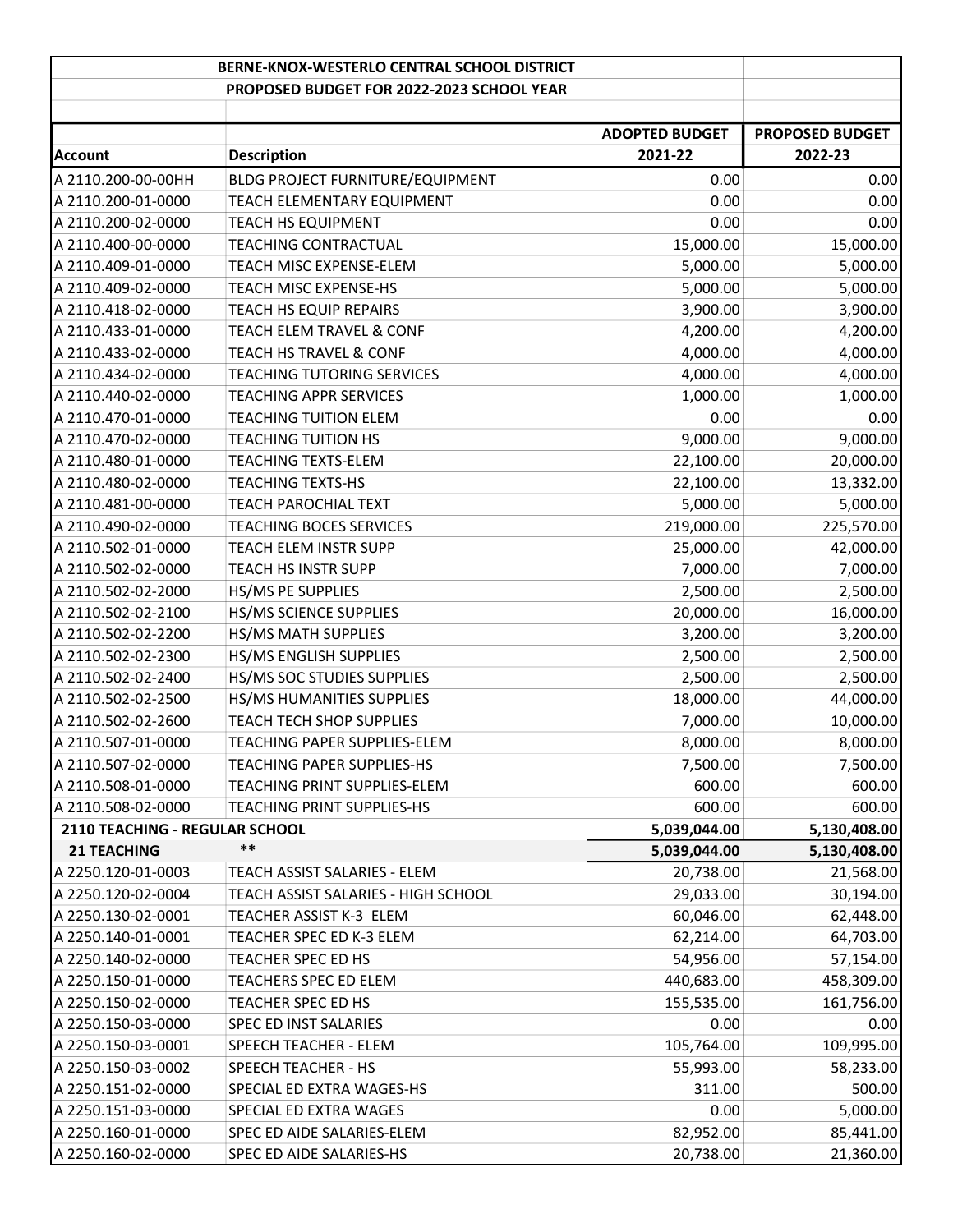|                                          | BERNE-KNOX-WESTERLO CENTRAL SCHOOL DISTRICT |                       |                        |
|------------------------------------------|---------------------------------------------|-----------------------|------------------------|
|                                          | PROPOSED BUDGET FOR 2022-2023 SCHOOL YEAR   |                       |                        |
|                                          |                                             |                       |                        |
|                                          |                                             | <b>ADOPTED BUDGET</b> | <b>PROPOSED BUDGET</b> |
| Account                                  | <b>Description</b>                          | 2021-22               | 2022-23                |
| A 2250.161-01-0000                       | <b>EXTRA WAGES ES</b>                       | 0.00                  | 500.00                 |
| A 2250.161-02-0000                       | <b>EXTRA WAGES HS</b>                       | 0.00                  | 500.00                 |
| A 2250.200-03-0000                       | <b>SPEC ED EQUIPMENT</b>                    | 6,000.00              | 0.00                   |
| A 2250.400-03-0000                       | SPEC ED PHYS EVAL TUTOR                     | 21,500.00             | 6,000.00               |
| A 2250.409-00-0000                       | SPEC ED MISC EXPENSE                        | 0.00                  | 100.00                 |
| A 2250.433-03-0000                       | SPEC ED TRAVEL & CONFERENCE                 | 3,000.00              | 3,000.00               |
| A 2250.470-03-0000                       | <b>SPEC ED TUITION</b>                      | 1,083,357.00          | 900,000.00             |
| A 2250.471-03-0000                       | SPEC ED TUITION - PY ADJ                    | 15,000.00             | 15,000.00              |
| A 2250.480-03-0000                       | <b>SPEC ED TEXTS</b>                        | 3,000.00              | 3,000.00               |
| A 2250.490-03-0000                       | <b>SPEC ED BOCES SERVICES</b>               | 1,089,933.00          | 907,486.00             |
| A 2250.500-03-0000                       | <b>SPEC ED SUPPLIES</b>                     | 16,000.00             | 20,000.00              |
| 2250 HANDICAPPED PROGRAM                 |                                             | 3,326,753.00          | 2,992,247.00           |
| A 2280.490-02-0000                       | OCCUPATIONAL ED BOCES SERVICES              | 650,000.00            | 663,000.00             |
| <b>2280 OCCUPATIONAL EDUCATION</b>       |                                             | 650,000.00            | 663,000.00             |
| <b>22 SPECIAL APPORTIONMENT PROGRAMS</b> |                                             | 3,976,753.00          | 3,655,247.00           |
| A 2330.150-01-0000                       | SUMMER SCHOOL STEAM ES                      | 0.00                  | 0.00                   |
| A 2330.150-02-0000                       | SUMMER SCHOOL HS MS                         | 0.00                  | 0.00                   |
| A 2330.160-01-BDAS                       | <b>BD AFTERSCHOOL - STAFF</b>               | 0.00                  | 0.00                   |
| A 2330.400-02-0000                       | SUMMER SCHOOL CONT EXP                      | 0.00                  | 0.00                   |
| A 2330.490-00-0000                       | SUMMER SCHOOL BOCES                         | 0.00                  | 0.00                   |
| A 2330.490-01-0000                       | SUMMER ENRICHMENT PROGRAM                   | 20,000.00             | 20,000.00              |
| A 2330.502-01-BDAS                       | BD AFTERSCHOOL - MATERIALS/ SUPPLIES        | 0.00                  | 0.00                   |
| A 2330.503-01-BDAS                       | <b>BD AFTERSCHOOL - CAFE</b>                | 0.00                  | 0.00                   |
| 2330 TEACHING - SPECIAL SCHOOLS          |                                             | 20,000.00             | 20,000.00              |
| <b>23 TEACHING</b>                       |                                             | 20,000.00             | 20,000.00              |
| A 2610.150-01-0000                       | LIBRARY INSTR SALARIES-ELEM                 | 76,220.00             | 78,507.00              |
| A 2610.150-02-0000                       | LIBRARY INSTR SALARIES-HS                   | 84,975.00             | 87,524.00              |
| A 2610.433-01-0000                       | LIBRARY ES TRAVEL & CONFERENCE              | 250.00                | 250.00                 |
| A 2610.433-02-0000                       | <b>LIBRARY HS TRAVEL &amp; CONFERENCE</b>   | 500.00                | 500.00                 |
| A 2610.460-01-0000                       | LIBRARY ELEM AUD/LOAN                       | 1,275.00              | 1,493.00               |
| A 2610.460-02-0000                       | LIBRARY HS AUDI/LOAN                        | 3,000.00              | 3,000.00               |
| A 2610.490-02-0000                       | LIBRARY FILM BOCES SERVICES                 | 29,500.00             | 30,090.00              |
| A 2610.504-01-0000                       | LIBRARY ELEM REFER BOOKS                    | 1,000.00              | 1,000.00               |
| A 2610.504-02-0000                       | <b>LIBRARY HS REFER BOOKS</b>               | 2,350.00              | 2,500.00               |
| A 2610.506-01-0000                       | LIBRARY ELEM BOOKS                          | 2,700.00              | 2,700.00               |
| A 2610.506-02-0000                       | <b>LIBRARY HS BOOKS</b>                     | 3,500.00              | 4,000.00               |
| A 2610.524-01-0000                       | LIBRARY ELEM PERIODICALS                    | 1,300.00              | 1,300.00               |
| A 2610.524-02-0000                       | <b>LIBRARY HS PERODICALS</b>                | 1,200.00              | 1,200.00               |
| A 2610.534-01-0000                       | LIBRARY ELEM SUPPLIES                       | 1,300.00              | 1,300.00               |
| A 2610.534-02-0000                       | <b>LIBRARY HS SUPPLIES</b>                  | 1,100.00              | 1,300.00               |
| 2610 SCHOOL LIBRARY AND AUDIOVISUAL      |                                             | 210,170.00            | 216,664.00             |
| A 2630.150-04-0000                       | <b>COMPUTER ADMINISTRATION</b>              | 0.00                  | 0.00                   |
| A 2630.160-04-0000                       | COMPUTER SALARIES-HC                        | 38,625.00             | 39,784.00              |
| A 2630.160-04-0001                       | STUDENT TECH HELPERS                        | 10,000.00             | 10,000.00              |
| A 2630.161-04-0000                       | <b>COMPUTER EXTRA WAGES</b>                 | 10,000.00             | 10,000.00              |
| A 2630.221-04-0001                       | ST AIDED HARDWARD ELEM                      | 5,200.00              | 4,957.00               |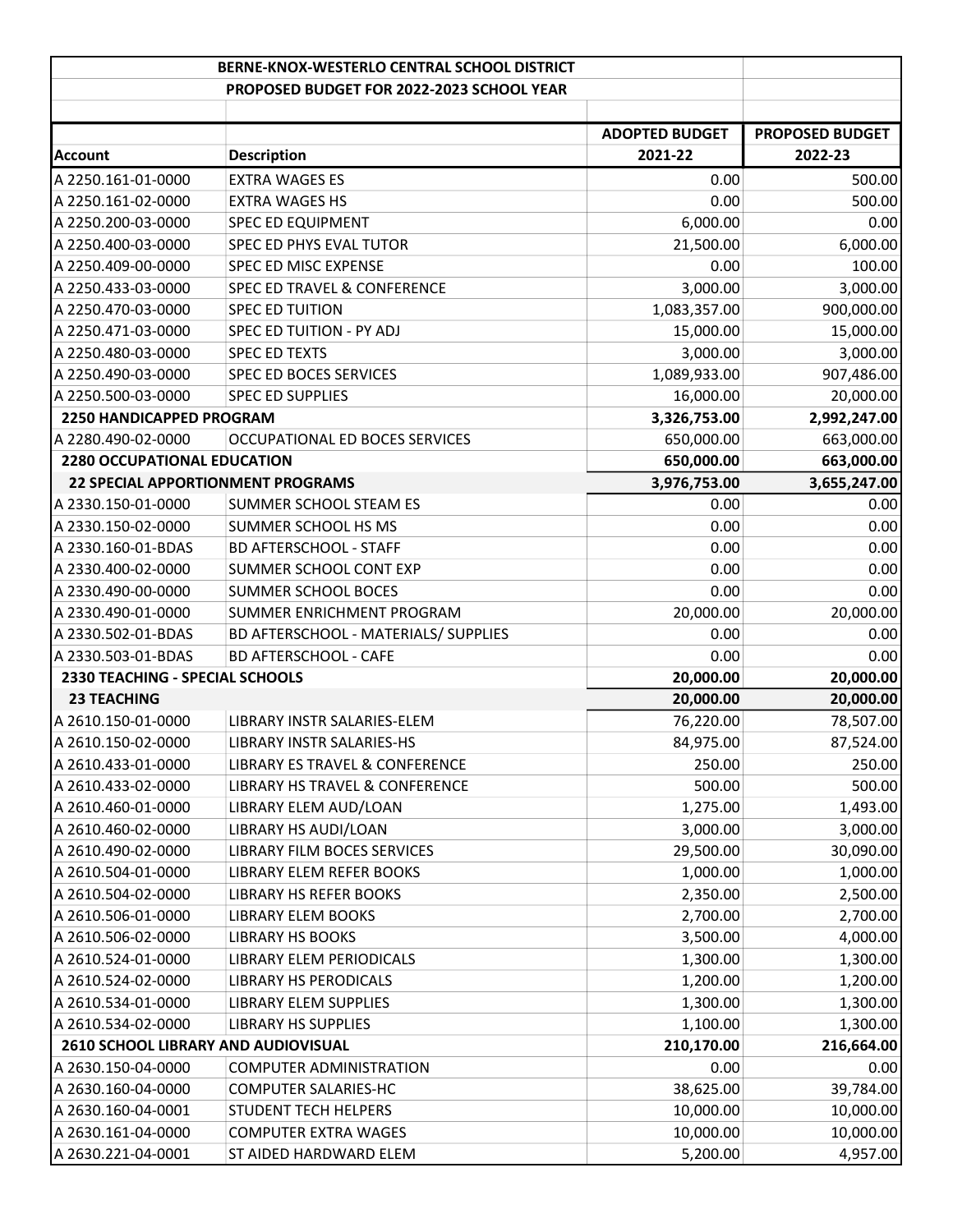|                                           | BERNE-KNOX-WESTERLO CENTRAL SCHOOL DISTRICT  |                       |                        |
|-------------------------------------------|----------------------------------------------|-----------------------|------------------------|
|                                           | PROPOSED BUDGET FOR 2022-2023 SCHOOL YEAR    |                       |                        |
|                                           |                                              |                       |                        |
|                                           |                                              | <b>ADOPTED BUDGET</b> | <b>PROPOSED BUDGET</b> |
| Account                                   | <b>Description</b>                           | 2021-22               | 2022-23                |
| A 2630.221-04-0002                        | ST AIDED HARDWARE HS                         | 5,200.00              | 4,957.00               |
| A 2630.410-04-0000                        | <b>COMPUTER UNIFORMS</b>                     | 250.00                | 250.00                 |
| A 2630.409-04-0000                        | <b>COMPUTER MISC EXPENSE</b>                 | 750.00                | 750.00                 |
| A 2630.409-04-0002                        | <b>COMPUTER MISC EXPENSE HS</b>              | 0.00                  | 0.00                   |
| A 2630.416-04-0001                        | DEVICE INITIATIVE ELEM                       | 0.00                  | 0.00                   |
| A 2630.416-04-0002                        | <b>DEVICE INITIATIVE HS</b>                  | 0.00                  | 0.00                   |
| A 2630.418-04-0000                        | COMP EQUIP REPAIR - NON-INSTRUCTIONAL        | 0.00                  | 0.00                   |
| A 2630.418-04-0001                        | COMPUTER EQUIP REPAIR - ELEM                 | 3,200.00              | 3,200.00               |
| A 2630.418-04-0002                        | <b>COMPUTER EQUIP REPAIR - HS</b>            | 3,200.00              | 3,200.00               |
| A 2630.433-04-0000                        | COMPUTER SERV TRAVEL & CONFERENCE            | 3,000.00              | 3,000.00               |
| A 2630.460-04-0001                        | COMPUTER SOFTWARE ST AIDED - ELEM            | 5,500.00              | 1,880.00               |
| A 2630.460-04-0002                        | <b>COMPUTER SOFTWARE ST AIDED - HS</b>       | 5,500.00              | 1,881.00               |
| A 2630.490-04-0000                        | <b>COMPUTER BOCES SERVICES</b>               | 475,000.00            | 489,250.00             |
| A 2630.500-04-0000                        | <b>COMPUTER SUPPLIES</b>                     | 6,000.00              | 6,000.00               |
| <b>2630 COMPUTER ASSISTED INSTRUCTION</b> |                                              | 571,425.00            | 579,109.00             |
| <b>26 INSTRUCTIONAL MEDIA</b>             |                                              | 781,595.00            | 795,773.00             |
| A2805.150-03                              | PPS DIRECTOR SALARY                          | 112,320.00            | 119,300.00             |
| A2805.160-3                               | PPS CLERICAL SALARY                          | 39,655.00             | 40,845.00              |
| <b>2805 PUPIL PERSONNEL SERVICES</b>      |                                              | 151,975.00            | 160,145.00             |
| A 2810.150-00-0000                        | <b>GUIDANCE SALARIES</b>                     | 0.00                  | 0.00                   |
| A 2810.150-01-0000                        | <b>GUIDANCE INSTR SALARIES- ELEM</b>         | 56,650.00             | 58,350.00              |
| A 2810.150-02-0000                        | <b>GUIDANCE INSTR SALARIES-HS</b>            | 54,590.00             | 56,227.00              |
| A 2810.151-02-0000                        | <b>GUIDANCE - EXTRA WAGES</b>                | 10,000.00             | 15,000.00              |
| A 2810.160-02-0000                        | <b>GUIDANCE SUPPORT SALARIES-HS</b>          | 33,990.00             | 0.00                   |
| A 2810.400-02-0000                        | <b>GUIDANCE CONTRACTUAL</b>                  | 1,000.00              | 1,000.00               |
| A 2810.431-02-0000                        | <b>GUIDANCE POSTAGE</b>                      | 6,000.00              | 6,000.00               |
| A 2810.433-01-0000                        | <b>GUIDANCE TRAVEL &amp; CONFERENCE</b>      | 300.00                | 300.00                 |
| A 2810.433-02-0000                        | <b>GUIDANCE TRAVEL &amp; CONFERENCE</b>      | 900.00                | 900.00                 |
| A 2810.490-02-0000                        | <b>GUIDANCE BOCES SERVICES</b>               | 40,000.00             | 46,000.00              |
| A 2810.500-01-0000                        | <b>GUIDANCE ELEM SUPPLIES</b>                | 300.00                | 300.00                 |
| A 2810.500-02-0000                        | <b>GUIDANCE HS SUPPLIES</b>                  | 600.00                | 600.00                 |
| A 2810.508-02-0000                        | <b>GUIDANCE PRINT SUPPLIES</b>               | 2,000.00              | 2,000.00               |
| 2810 GUIDANCE - REGULAR SCHOOL            |                                              | 206,330.00            | 186,677.00             |
| A 2815.160-01-0000                        | HEALTH SALARIES-ELEM                         | 56,650.00             | 59,341.00              |
| A 2815.160-02-0000                        | <b>HEALTH SALARIES-HS</b>                    | 56,650.00             | 59,342.00              |
| A 2815.161-02-0000                        | <b>HEALTH EXTRA-HS</b>                       | 1,200.00              | 1,200.00               |
| A 2815.162-01-0000                        | <b>HEALTH SUB-ELEM</b>                       | 4,000.00              | 4,000.00               |
| A 2815.162-02-0000                        | <b>HEALTH SUB-HS</b>                         | 1,500.00              | 1,500.00               |
| A 2815.400-01-0000                        | HEALTH CON SERVICES ELEM                     | 10,000.00             | 10,000.00              |
| A 2815.400-02-0000                        | <b>HEATH CONT SERVICES HS</b>                | 10,000.00             | 10,000.00              |
| A 2815.433-01-0000                        | <b>HEALTH TRAVEL &amp; CONFERENCE - ELEM</b> | 200.00                | 200.00                 |
| A 2815.433-02-0000                        | HEALTH TRAVEL & CONFERENCE - HS              | 200.00                | 200.00                 |
| A 2815.500-01-0000                        | HEALTH SUPPLIES-ELEM                         | 2,500.00              | 2,500.00               |
| A 2815.500-02-0000                        | <b>HEALTH SUPPLIES-HS</b>                    | 1,500.00              | 1,500.00               |
| 2815 HEALTH SERVICES - REGULAR SCHOOL     |                                              | 144,400.00            | 149,783.00             |
| A 2820.120-01-0000                        | PSYCHOLOGIST ELEM                            | 64,890.00             | 66,837.00              |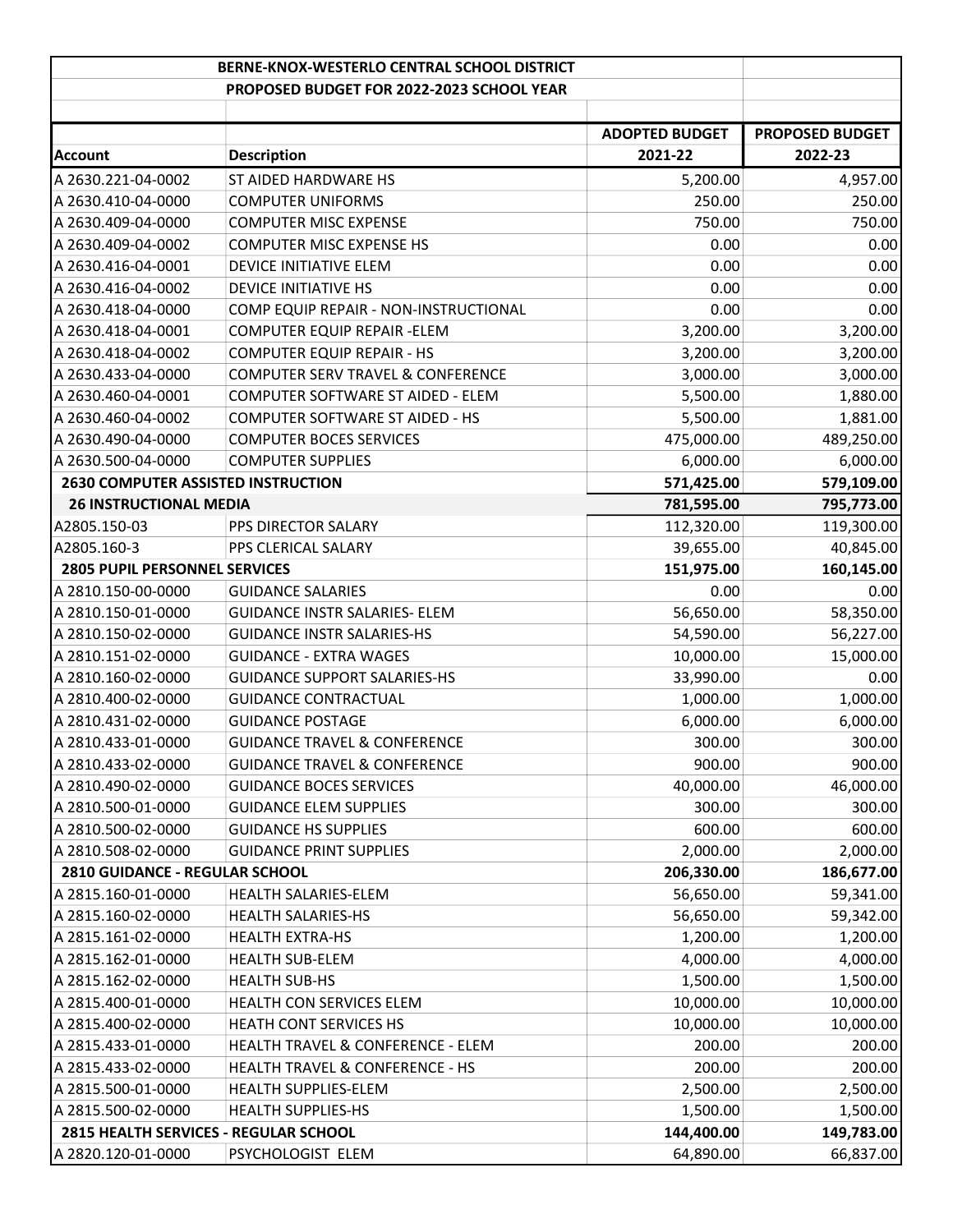|                                        | BERNE-KNOX-WESTERLO CENTRAL SCHOOL DISTRICT |                       |                        |
|----------------------------------------|---------------------------------------------|-----------------------|------------------------|
|                                        | PROPOSED BUDGET FOR 2022-2023 SCHOOL YEAR   |                       |                        |
|                                        |                                             | <b>ADOPTED BUDGET</b> | <b>PROPOSED BUDGET</b> |
| <b>Account</b>                         | <b>Description</b>                          | 2021-22               | 2022-23                |
| A 2820.150-02-0000                     | PSYCHOLOGIST-HS                             | 51,500.00             | 53,045.00              |
| A 2820.433-01-0000                     | PSYCHOLOGIST TRAVEL & CONF - ELEM           | 500.00                | 500.00                 |
| A 2820.433-02-0000                     | PSYCHOLOGIST TRAVEL & CONF - HS             | 500.00                | 500.00                 |
| A 2820.500-01-0000                     | PSYCHOLOGY SUPPLIES - ELEM                  | 600.00                | 600.00                 |
| A 2820.500-02-0000                     | PSYCHOLOGY SUPPLIES - MS/HS                 | 600.00                | 600.00                 |
| <b>2820 PSYCHOLOGY SERVICES</b>        |                                             | 118,590.00            | 122,082.00             |
| A 2825.120-01-0000                     | SOCIAL WORKER ELEM                          | 50,985.00             | 53,024.00              |
| A 2825.433-01-0000                     | SOCIAL WORKER TRAVEL & CONF - ELEM          | 500.00                | 500.00                 |
| A 2825.433-02-0000                     | SOCIAL WORKER TRAVEL & CONF - HS            | 0.00                  | 0.00                   |
| A 2825.500-02-0000                     | SOCIAL WORKER SUPPLIES                      | 300.00                | 300.00                 |
|                                        | 2825 SOCIAL WORK SERVICES - REGULAR SCHOOL  | 51,785.00             | 53,824.00              |
| A 2850.151-02-0000                     | <b>COCURRIC INSTR SALARIES-HS</b>           | 40,000.00             | 40,000.00              |
| A 2850.152-00-0000                     | CHAPERONE/DETENTION/SALARIES                | 1,500.00              | 1,500.00               |
| <b>2850 COCURRICULAR ACTIVITIES</b>    |                                             | 41,500.00             | 41,500.00              |
| A 2855.150-02-0000                     | INTER SCHOLAS ATHLETIC SALARIES             | 0.00                  | 0.00                   |
| A 2855.151-02-0000                     | INTER-SCHOL INSTR SALARIES-HS               | 133,900.00            | 137,917.00             |
| A 2855.160-02-0000                     | INTERSCHOL CLERICAL STIPEND                 | 0.00                  | 0.00                   |
| A 2855.200-02-0000                     | INTER SCHOLASTIC EQUIPMENT                  | 0.00                  | 0.00                   |
| A 2855.400-02-0000                     | <b>INTER SCHOLASTICS OFFICIALS</b>          | 35,000.00             | 35,000.00              |
| A 2855.401-02-0000                     | ATHLETICS ENTRY/RENTAL FEES                 | 10,000.00             | 10,000.00              |
| A 2855.402-02-0000                     | <b>ATHLETICS SHARED SPORTS</b>              | 25,000.00             | 25,000.00              |
| A 2855.433-02-0000                     | <b>INTERSCHOL TRAVEL &amp; CONFERENCE</b>   | 700.00                | 700.00                 |
| A 2855.500-02-0000                     | INTERSCHOLASTIC SUPPLIES                    | 10,000.00             | 10,000.00              |
| <b>2855 INTERSCHOLASTIC ACTIVITIES</b> |                                             | 214,600.00            | 218,617.00             |
| <b>28 PUPIL SERVICES</b>               |                                             | 929,180.00            | 932,628.00             |
| <b>2 INSTRUCTION</b>                   |                                             | 11,234,216.00         | 10,969,357.00          |
| A 5510.160-06-0000                     | <b>TRANS OFFICE WAGES</b>                   | 129,265.00            | 133,143.00             |
| A 5510.160-06-0001                     | DRIVER WAGES                                | 332,175.00            | 342,140.00             |
| A 5510.160-06-0002                     | TRANS AIDE/LPN WAGES                        | 100,753.00            | 103,776.00             |
| A 5510.160-06-0003                     | TRANS CAR DRIVER SAL HOURLY                 | 263,680.00            | 271,590.00             |
| A 5510.160-07-0000                     | TRANS MECHANIC WAGES                        | 182,310.00            | 187,779.00             |
| A 5510.161-06-0000                     | TRANS BUS DRIVER MISC RUNS                  | 0.00                  | 0.00                   |
| A 5510.161-06-0001                     | DRIVER MIDDAY RUN/SCHO BOCES WAGES          | 57,000.00             | 60,000.00              |
| A 5510.161-06-0002                     | TRANS AIDE/LPN EXTRA WAGES                  | 28,000.00             | 30,000.00              |
| A 5510.161-06-0003                     | DRIVER FIELD TRIP WAGES                     | 21,000.00             | 23,000.00              |
| A 5510.161-06-0004                     | DRIVER SPORT TRIP WAGES                     | 44,000.00             | 46,000.00              |
| A 5510.161-06-0005                     | DRIVER EXTRA WAGES                          | 3,000.00              | 3,000.00               |
| A 5510.161-06-0006                     | DRIVER MISC/NON STUDENT WAGES               | 12,000.00             | 12,000.00              |
| A 5510.161-06-0007                     | DRIVER LATE RUNS WAGES - 3:30               | 15,500.00             | 0.00                   |
| A 5510.161-06-0008                     | DRIVER LATE RUNS WAGES - 5:00               | 0.00                  | 20,000.00              |
| A 5510.161-06-0009                     | DRIVER - SUMMER ENRICHMENT                  | 1,000.00              | 1,000.00               |
| A 5510.161-07-0000                     | TRANS MECHANIC EXTRA WAGES                  | 0.00                  | 1,000.00               |
| A 5510.162-06-0000                     | <b>TRANS OFFICE SUBD</b>                    | 0.00                  | 1,000.00               |
| A 5510.162-06-0001                     | DRIVER SUB WAGES                            | 25,000.00             | 25,000.00              |
| A 5510.162-06-0002                     | TRANS AID SUB WAGES                         | 13,000.00             | 13,000.00              |
| A 5510.200-06-0000                     | <b>TRANSPORTATION EQUIPMENT</b>             | 10,000.00             | 20,000.00              |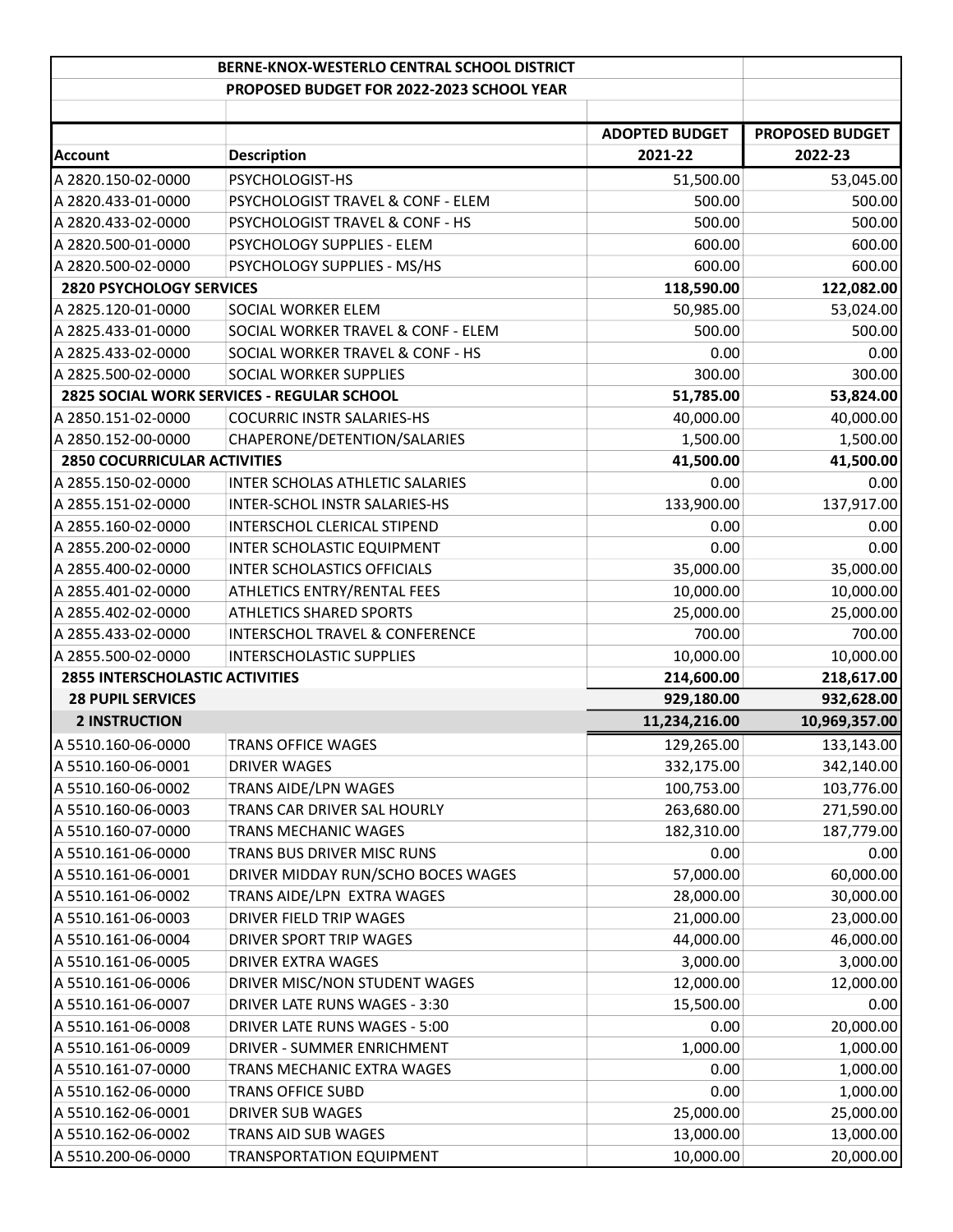|                                              | BERNE-KNOX-WESTERLO CENTRAL SCHOOL DISTRICT             |                       |                        |
|----------------------------------------------|---------------------------------------------------------|-----------------------|------------------------|
|                                              | PROPOSED BUDGET FOR 2022-2023 SCHOOL YEAR               |                       |                        |
|                                              |                                                         |                       |                        |
|                                              |                                                         | <b>ADOPTED BUDGET</b> | <b>PROPOSED BUDGET</b> |
| Account                                      | <b>Description</b>                                      | 2021-22               | 2022-23                |
| A 5510.408-06-0000                           | <b>TRANS CONFERENCES</b>                                | 1,500.00              | 1,500.00               |
| A 5510.409-06-0000                           | <b>TRANSPORTATION MISC EXP</b>                          | 18,000.00             | 18,000.00              |
| A 5510.409-07-0000                           | <b>TRANSPORTATION MISC EXP</b>                          | 10,000.00             | 10,000.00              |
| A 5510.410-07-0000                           | <b>TRANSPORTATION UNIFORMS</b>                          | 1,800.00              | 1,800.00               |
| A 5510.411-06-0000                           | TRANS BUS ROUTING SOFTWARE                              | 3,500.00              | 3,500.00               |
| A 5510.416-06-0000                           | <b>TRANSPORTATION BRIDGE TOLLS</b>                      | 500.00                | 500.00                 |
| A 5510.417-07-0000                           | <b>TRANSPORTATION TOWING SERVICES</b>                   | 1,000.00              | 1,000.00               |
| A 5510.423-06-0000                           | TRANSPORTATION LIABILITY INS                            | 25,000.00             | 25,000.00              |
| A 5510.423-06-0001                           | <b>TRANSPORTATION UMBRELLA INS</b>                      | 5,000.00              | 5,000.00               |
| A 5510.570-07-0000                           | <b>TRANSPORTATION PARTS</b>                             | 120,000.00            | 120,000.00             |
| A 5510.571-07-0000                           | <b>TRANSPORTATION GASOLINE</b>                          | 110,000.00            | 200,000.00             |
| A 5510.572-07-0000                           | <b>TRANSPORTATION OIL</b>                               | 8,000.00              | 8,000.00               |
| A 5510.573-07-0000                           | <b>TRANSPORTATION TIRES &amp; CHAINS</b>                | 24,000.00             | 24,000.00              |
| <b>5510 DISTRICT TRANSPORTATION SERVICES</b> |                                                         | 1,565,983.00          | 1,711,728.00           |
| A 5530.402-05-0000                           | <b>GARAGE ELECTRIC</b>                                  | 18,000.00             | 18,000.00              |
| A 5530.415-07-0000                           | <b>GARAGE BLDG REPAIRS</b>                              | 2,000.00              | 2,000.00               |
| A 5530.500-05-0000                           | <b>GARAGE FUEL OIL</b>                                  | 10,000.00             | 10,000.00              |
| <b>5530 GARAGE BUILDING</b>                  |                                                         | 30,000.00             | 30,000.00              |
| <b>55 PUPIL TRANSPORTATION</b>               |                                                         | 1,595,983.00          | 1,741,728.00           |
| <b>5 TRANSPORTATION</b>                      |                                                         | 1,595,983.00          | 1,741,728.00           |
| A 9010.800-00-0000                           | STATE EMPLOYEES RETIRE                                  | 400,000.00            | 400,000.00             |
| 9010 EMPLOYEE RETIREMENT SYSTEM              |                                                         | 400,000.00            | 400,000.00             |
| A 9020.800-00-0000                           | <b>TEACHERS RETIREMENT</b>                              | 744,600.00            | 745,000.00             |
|                                              | $\ast$<br>9020 TEACHERS RETIREN TEACHERS RETIRE. SYSTEM | 744,600.00            | 745,000.00             |
| A 9030.800-00-0000                           | SOCIAL SECURITY                                         | 729,598.00            | 750,000.00             |
| <b>9030 FICA</b>                             |                                                         | 729,598.00            | 750,000.00             |
| A 9040.800-00-0000                           | <b>WORKMENS COMPENSATION</b>                            | 54,097.00             | 57,000.00              |
| 9040 WORKMEN'S COMPENSATION                  |                                                         | 54,097.00             | 57,000.00              |
| A 9050.800-00-0000                           | <b>UNEMPLOYMENT INS</b>                                 | 5,000.00              | 5,000.00               |
| A 9050.805-00-0000                           | <b>FEES FOR UI</b>                                      | 0.00                  | 0.00                   |
| 9050 UNEMPLOYMENT                            |                                                         | 5,000.00              | 5,000.00               |
| A 9060.800-00-0001                           | EMP BEN HEALTH/MED INSURANCE                            | 2,861,000.00          | 2,861,000.00           |
| A 9060.800-00-0002                           | EMP BEN PRES DRUG INS                                   | 1,290,500.00          | 1,290,500.00           |
| A 9060.800-00-0003                           | EMP BEN DENTAL INS                                      | 178,500.00            | 178,500.00             |
| A 9060.800-00-0004                           | <b>EMP BEN OTHER INSURANCE</b>                          | 120,000.00            | 35,000.00              |
| A 9060.800-00-0005                           | EMP BEN HEALTH INS BUYOUT                               | 75,000.00             | 150,000.00             |
| A 9060.805-00-0000                           | FEES FOR EMP BENEFITS                                   | 30,000.00             | 30,000.00              |
| 9060 HEALTH INSURANCE                        |                                                         | 4,555,000.00          | 4,545,000.00           |
| A 9089.800-00-0000                           | EMP BEN TUITION REIMBURSEMENT                           | 0.00                  | 0.00                   |
| A 9089.801-00-00                             | EMP BEN PROFESSIONAL DEVELOPMENT                        | 10,000.00             | 10,000.00              |
| <b>9089 OTHER</b>                            |                                                         | 10,000.00             | 10,000.00              |
| <b>90 EMPLOYEE BENEFITS</b>                  |                                                         | 6,498,295.00          | 6,512,000.00           |
| A 9711.600-00-0000                           | PRINC SER BDS SCH CONST                                 | 1,045,000.00          | 2,045,000.00           |
| A 9711.700-00-0000                           | INTER SER BDS SCH CONST                                 | 105,043.00            | 403,396.00             |
| 9711 SERIAL BONDS                            |                                                         | 1,150,043.00          | 2,448,396.00           |
| A 9712.600-00-0000                           | PRINC SER BDS BUSES                                     | 244,000.00            | 271,636.00             |